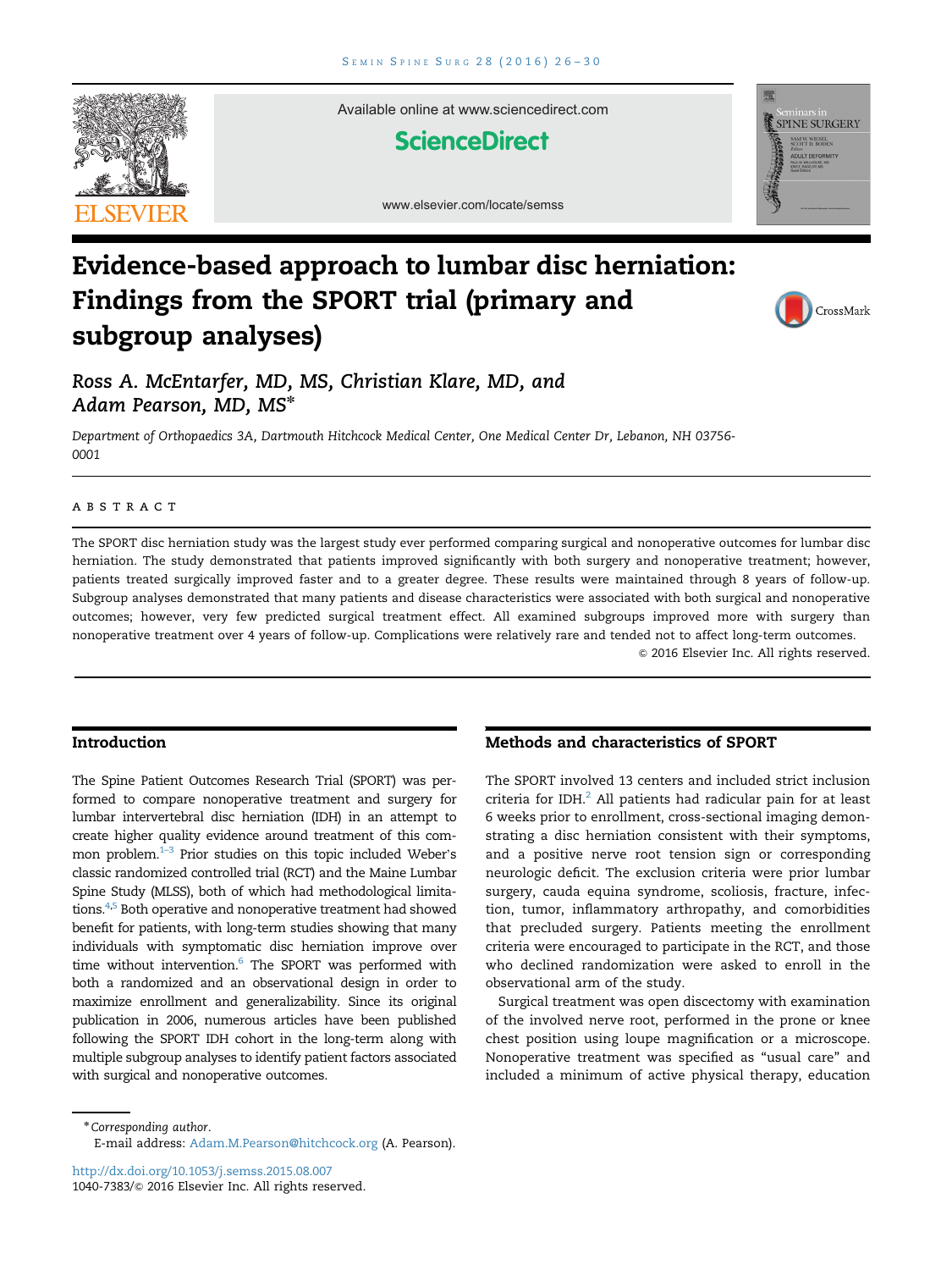with home exercise instruction, and non-steroidal antiinflammatory drugs if tolerated. The use of other nonoperative treatments such as epidural steroid injection, narcotic pain medication, modality-based physical therapy, and acupuncture was at the discretion of the patient and provider.

The primary outcome measures were the changes from baseline in the 36-Item Short Form Health Survey (SF-36) bodily pain and physical function scales as well as the American Academy of Orthopaedic Surgeons (AAOS) version of the Oswestry Disability Index (ODI). Outcomes were measured at 6 weeks, 3 months, 6 months, 12 months, and then yearly out to 8 years following enrollment.

#### Primary results

In the randomized component of the SPORT trial, the intent to treat analysis did not reveal any statistically significant outcome differences between the operative ( $n = 140$ ) and nonoperative groups ( $n = 92$ ). Both treatment groups improved significantly compared with their baseline as within the first [2](#page-4-0) years (Fig.  $1$ ).<sup>2</sup> However, by 2-year followup, 45% of patients assigned to nonoperative treatment had been treated surgically, and 40% of patients assigned to surgery had not undergone surgery.

In the observational cohort, both the groups improved significantly from baseline, but the surgery group ( $n = 528$ ) improved significantly more than the nonoperative group  $(n = 191)$  on all primary outcome measures. At 2 years, the treatment effect of surgery (i.e., the difference in change scores between the surgery and nonoperative groups) was 10.2 points on the SF-36 bodily pain scale, 12.0 points on the physical function scale, and 13.4 points on the ODI ([Fig. 2](#page-2-0)). Secondary outcome measures, including sciatica bothersomeness, patient satisfaction, and self-rated improvement, also significantly favored surgery. Work status was the one exception, and there were no significant differences in return to work rates out to 2 years. At that point, over 85% of surgery and nonoperative patients were working full or part-time.

At 4 years, the intent to treat analysis from the RCT favored surgery for all primary outcome measures, but the differences were not statistically significant.<sup>[7](#page-4-0)</sup> Only 59% of patients assigned to surgery had undergone discectomy by 4 years, and 45% randomized to nonoperative treatment had undergone surgery. Given these high levels of protocol nonadherence, an as-treated analysis including patients from both the RCT and observational cohort was performed. Similar to the 2-year data from the observational cohort, this analysis demonstrated that surgery resulted in significantly greater improvements on the SF-36 bodily pain (treatment effect of surgery  $= 15$ ) and physical function (treatment effect of surgery  $= 14.9$ ), subscales and the ODI (treatment effect of surgery  $= 13.2$ ). Secondary outcome measures also continued to significantly favor surgery (sciatica bothersomeness, satisfaction, and self-rated improvement) throughout the 4-year mark. However, work status was not statistically significant different between the operative and nonoperative groups at 4 years, with 84% of the operative group having returned to work compared to 78% from the nonoperative group. The positive treatment effect of surgery persisted out to 8 years in the SPORT as-treated analysis, similar to the findings of the MLSS that showed a persistent advantage to surgery out to 10 years. $4,8$  $4,8$  The smaller Weber RCT showed more convergence of the surgical and nonoperative results beyond 4 years, and the advantage of surgery was no longer significant in the long-term follow-up. $5$  The treatment effect of surgery through 8 years was 10.9 points on the SF-36 bodily pain scale, 10.6 points on the physical function scale, and 11.2 points on the ODI ([Fig. 3](#page-2-0))[.8](#page-4-0)

#### Subgroup analyses

While the primary analyses demonstrated a clear benefit of surgery compared with nonoperative treatment for disk herniation patients meeting strict indications for surgery, spine surgeons are well aware of the effect of patient characteristics and comorbidities on outcomes.<sup>[9](#page-4-0)</sup> As such, multiple post-hoc subgroup analyses were performed in an effort to determine if certain variables were associated with the treatment effect of surgery. If some subgroups had a greater or diminished benefit of surgery relative to nonoperative treatment, these patients could be counseled about their likely outcomes at the individual level rather than



Fig. 1 – Main outcomes from the SPORT disk herniation RCT (intent to treat analysis).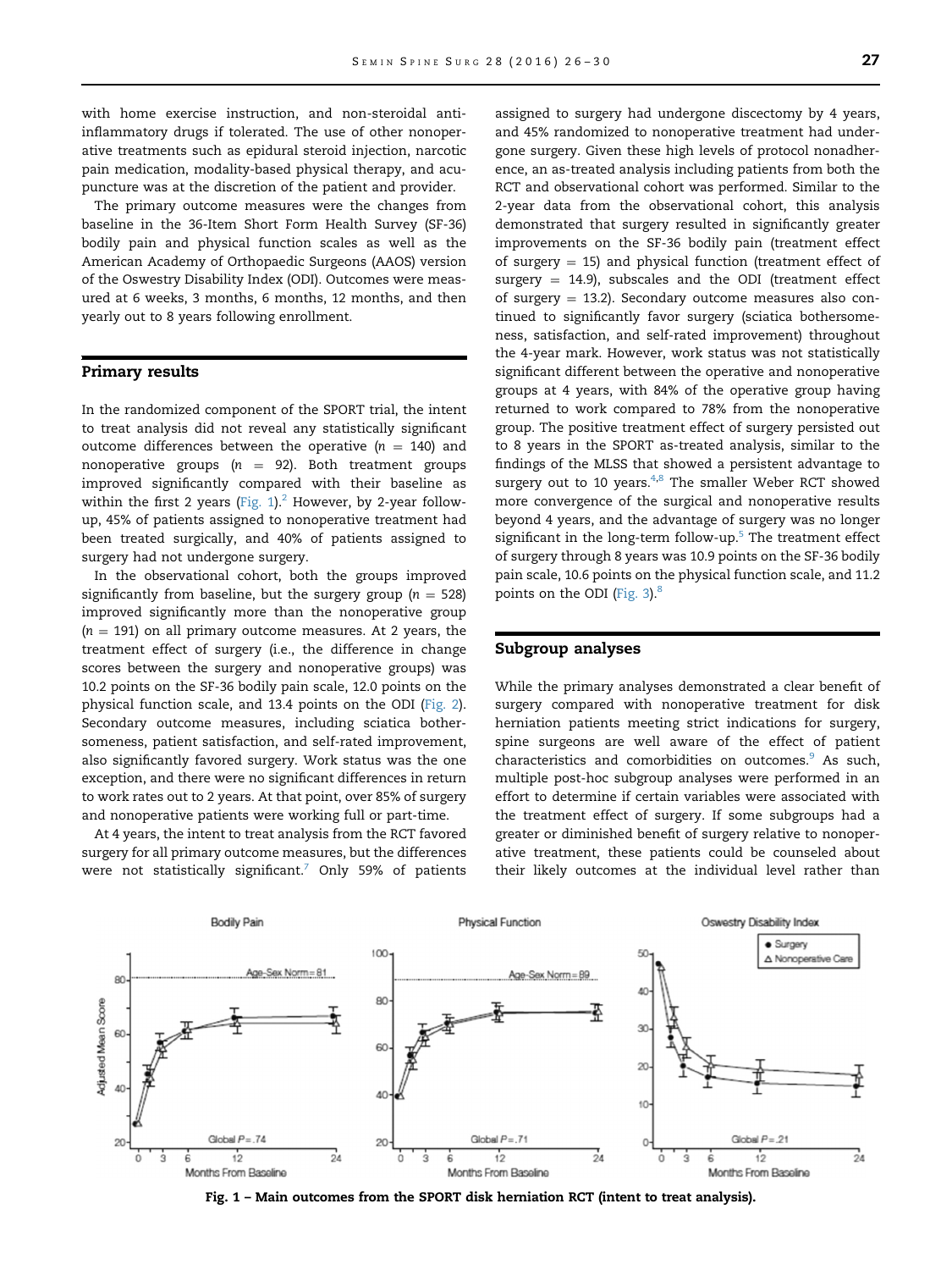<span id="page-2-0"></span>

assuming all patients would have results similar to the "average" patient described in the primary analyses.

One subgroup analysis of SPORT examined educational attainment and its effect on patient outcomes.<sup>[10](#page-4-0)</sup> The authors separated the SPORT study intervertebral disk herniation group into 3 cohorts based on attained educational level: (1) high school diploma or lower, (2) some college, and (3) college degree. Age, gender, ethnicity, and race will similar for all 3 groups. Those in the lowest education group had significantly less household income, higher rates of workers' compensation, were less likely to have full-time employment, and reported greater disability and pain at baseline compared with the higher education groups.

The primary outcome measures of bodily pain, physical function, and Oswestry disability index were examined and, regardless of education, operative treatment was associated with better outcomes than nonoperative treatment for all of the primary outcomes across all time periods. Interestingly, this analysis found that within the nonoperative treatment group, the more educated cohort experienced significantly greater improvement. This more pronounced benefit served to attenuate the treatment effect of surgery in the higher education group. For example, at 4 years, surgical patients improved about 48 points on the SF-36 bodily pain scale regardless of education. However, the college-educated patients improved 36 points with nonoperative treatment compared with 26 points for the patients with a high school education or less. This resulted in a significantly greater treatment effect of surgery for the group with the least education. Other studies have shown similar results, with worse baseline and post-operative pain and disability scores in spine surgery patients with less education.<sup>[9](#page-4-0)</sup> Interestingly, this is the first article to document that the effect is more pronounced on nonoperative treatment. If anything, the results indicate that surgery could be considered a better treatment option for patients with less education as their nonoperative treatment outcomes tend to be worse.

Anecdotally, surgeons have felt that central disk herniations tend to be associated with greater back pain, whereas more lateral herniations tend to be associated with more leg pain. Additionally, extrusions or sequestrations have been thought to respond better to surgery than protrusions. As



Fig. 3 – The 8-year outcomes from the SPORT disk herniation observational cohort study.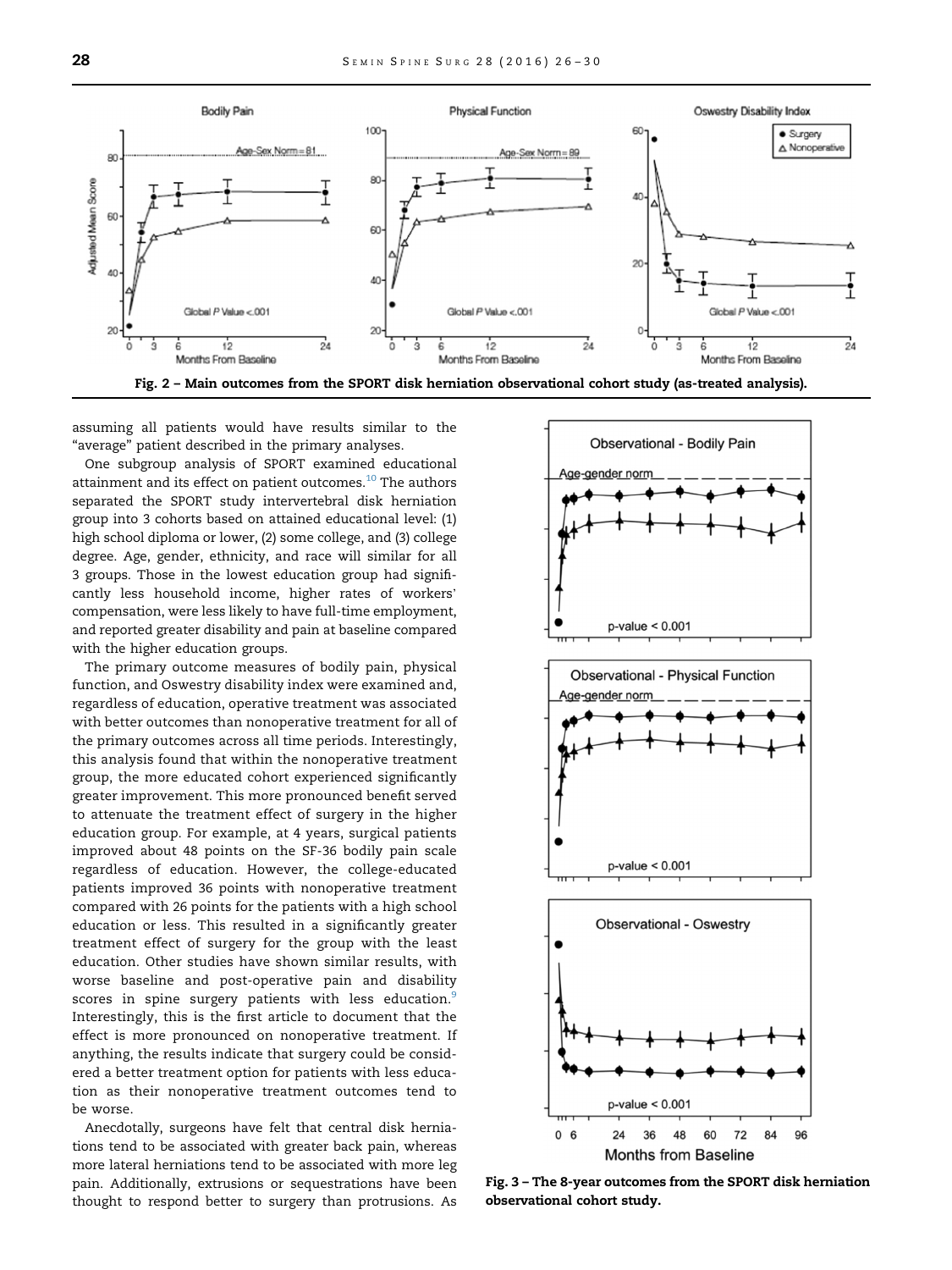such, a subgroup analysis evaluated the effect of herniation location (central vs. lateral) and morphology (protrusion vs.  $extusion/sequencesuration)$  on low back pain. $11$  Overall, leg pain improved more than back pain in both the nonoperative ( $n = 416$ ) and surgical groups ( $n = 775$ ), regardless of location of herniation or morphology. Surgery resulted in greater relief of back and leg pain than nonoperative treatment for all location and morphology subgroups. At baseline, patients with central disk herniations had significantly greater back pain than patients with more lateral herniations, though both groups improved to a similar degree with surgery or nonoperative treatment. Patients with protrusions had less severe symptoms at baseline compared with those with extrusions or sequestrations, though herniation morphology did not affect outcomes.

The effect of herniation level on outcomes was also evaluated in a subgroup analysis with 2-year follow-up.<sup>12</sup> The levels were stratified into the following groups: (1) L5–S1  $(n = 646)$ , (2) L4–L5 (n = 456), and (3) L2–3 and L3–4 (n = 88). Patients improved more with surgery than nonoperative treatment regardless of herniation level. However, the treatment effect of surgery was significantly greater at the more cephalad levels than at L5–S1. At 2 years, the upper lumbar herniation group had a treatment effect of surgery of 19 points on the ODI compared with 10 points for the L5–S1 group. The L4–L5 group had intermediate results. The main driver of the differences was a greater degree of improvement with nonoperative treatment in the patients with herniations at L4–5 or L5–S1. It is possible that the decreased space in the spinal canal at the more cranial levels limited the degree of improvement with nonoperative care.

Another analysis evaluated the effect of workers' compensation on outcomes. $^{13}$  $^{13}$  $^{13}$  A total of 113 workers' compensation patients were enrolled, with 76 in the operative group and 37 in the nonoperative group. The non-claim patients totaled 811, with 470 in the operative group and 341 in the nonoperative group. Among RCT patients at 6 weeks, workers' compensation patients assigned to surgery were significantly more likely to have undergone surgery (84%) compared with the non-claim patients randomized to surgery (70%). A similar phenomenon was also observed among the RCT patients assigned to nonoperative care, with workers' compensation patients crossing over to surgery at significantly higher rate (46%) than those without claims (31%). The workers' compensation patients were younger, included more men, more cigarette smokers, and more patients with a high school education or less. Additionally, the workers' compensation patients had more self-reported pain and disability at baseline. From 6 months onward, the workers' compensation patients improved significantly less with surgery compared with the non-claim patients and had no significant benefit from surgery compared with nonoperative treatment on most outcome measures.

The association between obesity and outcomes was examined in another subgroup analysis. $14$  Obese patients with a BMI greater than 30 had worse baseline scores for all three primary outcome measures (ODI, physical function, and bodily pain). Obese patients tended to improve less with both surgery and nonoperative treatment compared with the nonobese group, though the treatment effect of surgery was similar for the 2 groups. Obesity was associated with significantly greater operative time (87 vs. 72 min), greater blood loss (83 vs. 56 mL), and greater length of stay (1.2 days vs. 09 days). Interestingly, obesity was not associated with infection rate or re-operation, though the rates of these events were very low, which likely precluded meaningful statistical comparisons.

As can be seen, many subgroup analyses were performed in order to determine if certain patient characteristics were associated with the treatment effect of surgery. The selection of variables to analyze in these papers tended to be based on prior literature and the anecdotal experience of the investigators. In order to perform a more systematic analysis of the association between patient and disease characteristics and outcomes, over 50 variables were evaluated as potential treatment effect predictors in univariate and subsequently multivariate models. $15$  Over 4 years of follow-up, all evaluated subgroups improved significantly more on the ODI with surgery than with nonoperative treatment. This study demonstrated that many factors were associated with both surgical and nonoperative outcomes; however, relatively few predicted differences in the treatment effect of surgery. In the final multivariate model, being married, the absence of joint problems, and worsening symptoms remained as independent predictors of a greater treatment effect of surgery.

#### Surgical complications

Complications were relatively rare. The most common com-plication was dural tear, occurring in 3% of patients overall.<sup>[8](#page-4-0)</sup> While durotomy resulted in prolonged operative time and increased length of stay, it had no effect on patient reported outcomes. $16$  By 8 years, 15% of surgery patients had undergone a re-operation, and 85% of these reoperations were for recurrent disc herniation. One death occurred within 90 days of surgery, and this occurred in the setting of heart surgery at another institution and was judged not related to the discectomy. No cases of significant neurological decline were reported with nonoperative care.

#### Conclusion

The SPORT disc herniation study was the largest study ever performed comparing surgical and nonoperative outcomes for lumbar disc herniation. All patients met strict inclusion criteria, and this must be kept in mind when generalizing the results. While significant protocol nonadherence (i.e., crossover between assigned groups) precluded a meaningful intent to treat analysis in the RCT, the observational astreated analysis provided strong evidence that patients improved with both surgery and nonoperative treatment; however, patients treated surgically improved faster and to a greater degree. These results were maintained through 8 years of follow-up. The SPORT disc herniation study should be considered Level 2 evidence, and all observational studies are at risk for confounding by unmeasured variables. However, robust statistical analysis adjusting for potential